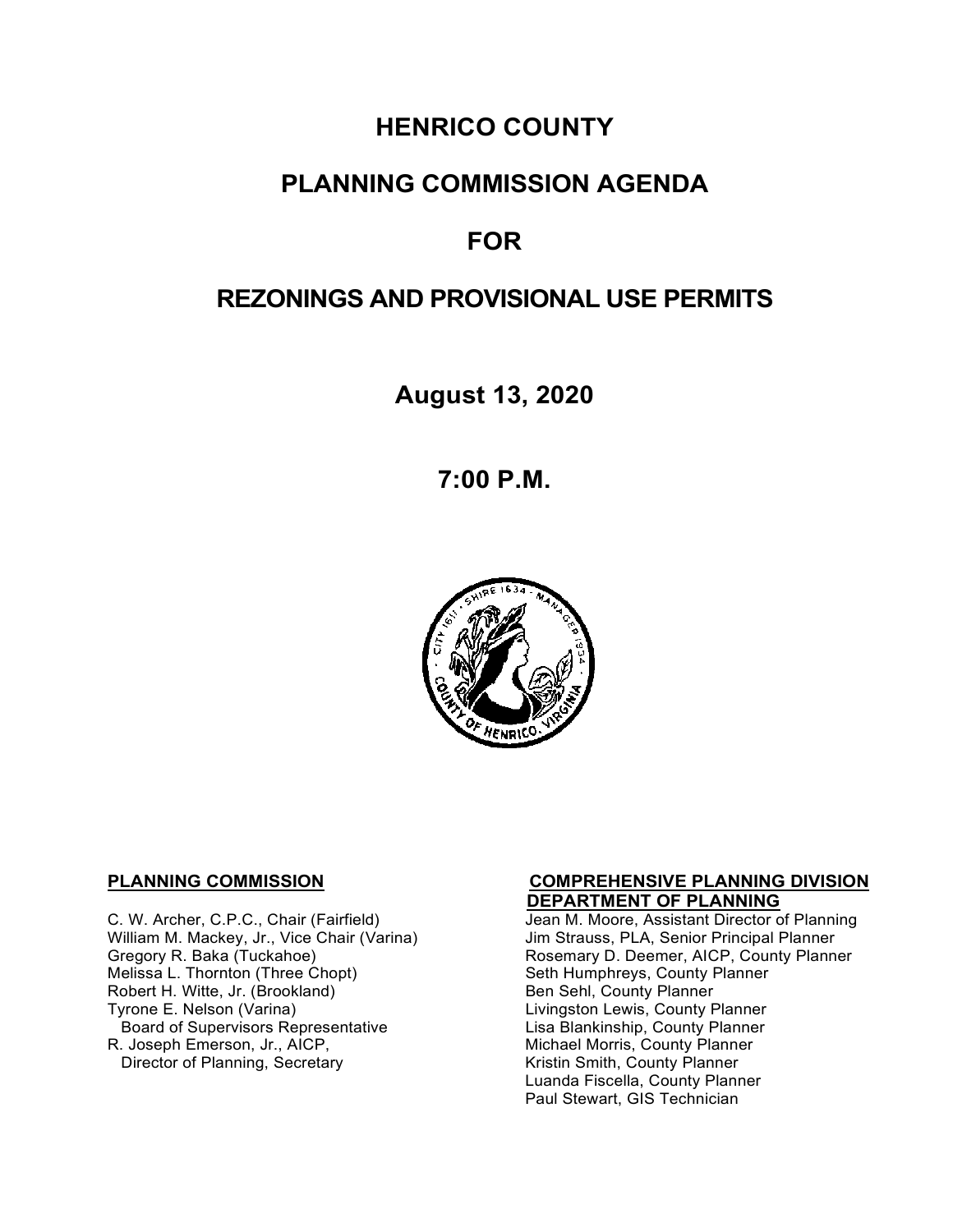### **PLANNING COMMISSION REZONING MEETING FINAL AGENDA August 13, 2020**

**BEGINNING AT 5:30 P.M.**

**WORK SESSION:** The Planning Commission will hold a work session in the Board Meeting Room to continue discussing revisions to the Zoning Ordinance.

**BEGINNING AT 7:00 P.M.**

**WELCOME:**

**PLEDGE OF ALLEGIANCE:**

**RECOGNITION OF NEWS MEDIA:**

**CALL TO ORDER:**

**REQUESTS FOR WITHDRAWALS AND DEFERRALS: (2); (0)**

**REQUESTS FOR EXPEDITED ITEMS: (2)**

**CASES TO BE HEARD: (5)**

**ORDINANCE** – To Amend and Reordain Section 19-2 Titled "Definitions," Section 19-89 Titled "Final plat required; construction plans," Section 19-90 Titled "Form and contents," Section 19-98 Titled "Family subdivision plat," Section 24-3 Titled "Definitions," and Section 24-106.3 Titled "Chesapeake Bay preservation," All to Amend the County's Chesapeake Bay Preservation Act Program. **Staff – Tom Tokarz Recommended for Approval**

#### **VARINA:**

**REZ2020-00024 Andrew M. Condlin for H&M Investment Corp:** Request to conditionally rezone from R-4C One-Family Residence District (Conditional) to R-5C General Family Residence District (Conditional) Parcels 810-716-9590, -9796, 810-717- 7634, -9803, -9808, -9815, -9822, 811-716-1588, -1695, 811-717-1808, -1901, -1914, - 2020, -2045, -2126, -2133, and -2140 containing 11.12 acres located on the north line of Gay Avenue at its intersection with Chipoax Avenue. The applicant proposes a multifamily development. The use will be controlled by zoning ordinance regulations and proffered conditions. The 2026 Comprehensive Plan recommends Suburban Residential 2, density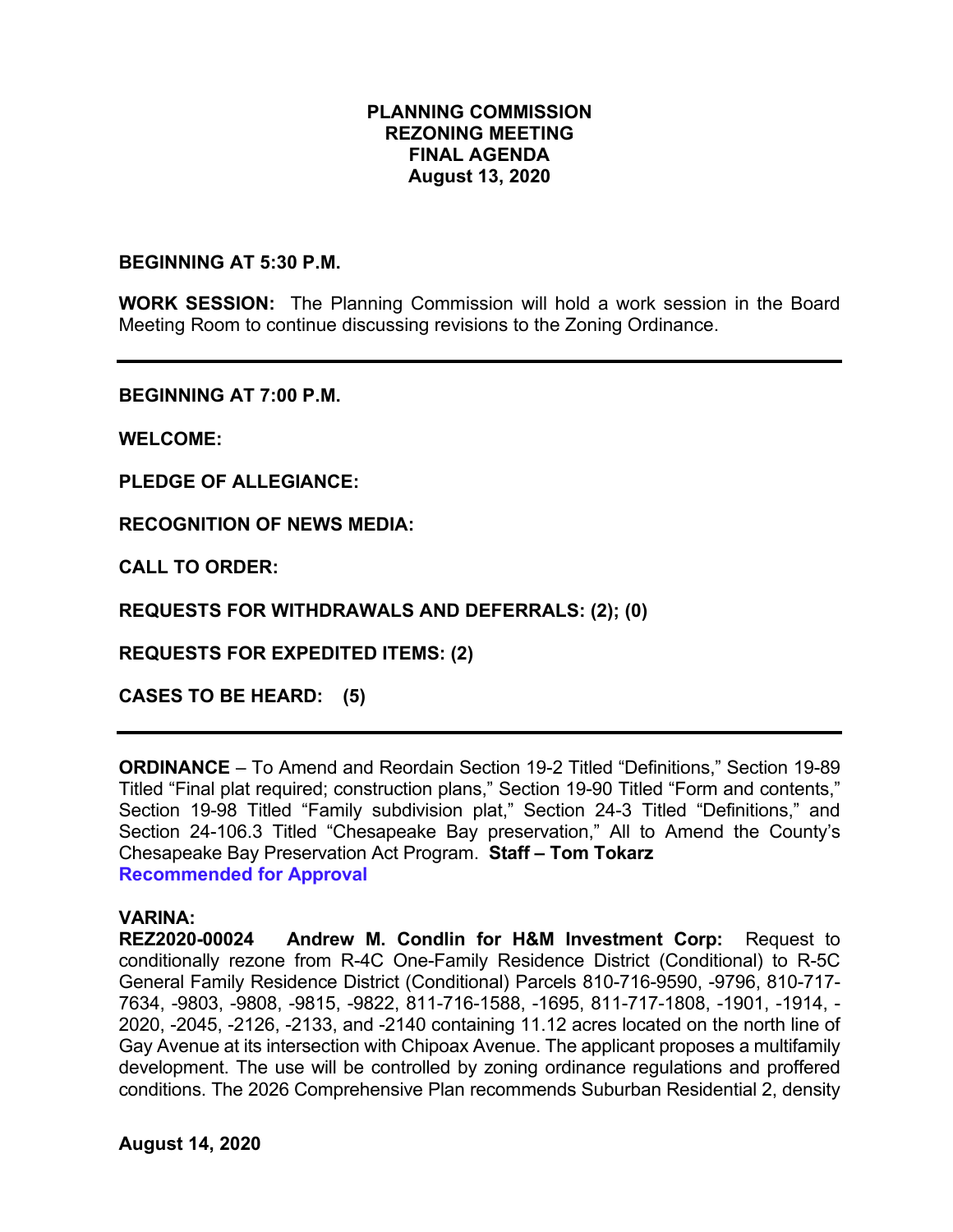should not exceed 3.4 units per acre. The site is in the Airport Safety Overlay District. **Staff – Lisa Blankinship**

**Recommended for Approval**

### **FAIRFIELD:**

#### *(Deferred from the July 9, 2020 Meeting)*

**REZ2020-00022 Jeffrey P. Geiger for Green Clean Auto Wash, LLC**: Request to conditionally rezone from B-3 Business District and B-3C Business District (Conditional) to B-3C Business District (Conditional) Parcel 784-756-5766 and part of Parcel 784-756- 4368 containing 0.980 acres located at the northeast intersection of E. Parham Road (State Route 73) and Brook Road (U.S. Route 1). The applicant proposes a carwash. The use will be controlled by zoning ordinance regulations and proffered conditions. The 2026 Comprehensive Plan recommends Commercial Arterial and Urban Residential where density should range from 3.4 units to 6.8 units per acre. The site is located in the Enterprise Zone. **Staff – Mike Morris**

**Recommended for Approval**

**REZ2020-00026 Christopher Mackenzie for Amy Learn Tucker:** Request to conditionally rezone from O-2 Office District to B-2C Business District (Conditional) Parcel 788-754-9960 containing .544 acres located on the north line of Wilkinson Road at its intersection with Ridge Road. The applicant proposes a hospital or clinic for small animals. The use will be controlled by zoning ordinance regulations and proffered conditions. The 2026 Comprehensive Plan recommends Commercial Concentration. **Staff – Mike Morris (Expedited Agenda Requested)**

**Recommended for Approval**

#### **THREE CHOPT:**

### *(Deferred from the July 9, 2020 Meeting)*

**REZ2020-00018 James W. Theobald for Pouncey Place LLC:** Request to conditionally rezone from B-2C Business District (Conditional) to R-6C General Residence District (Conditional) Parcel 740-765-2150 containing 9.7501 acres located at the southeast intersection of Pouncey Tract Road and Twin Hickory Lake Drive. The applicant proposes a mixed-use community. The R-6 District allows a maximum gross density of 19.8 units per acre. The uses will be controlled by zoning ordinance regulations and proffered conditions. The 2026 Comprehensive Plan recommends Commercial Concentration. The site is in the West Broad Street Overlay District. **Staff – Ben Sehl Recommended for Approval**

#### *(Deferred from the July 9, 2020 Meeting)*

**PUP2020-00008 James W. Theobald for Pouncey Place LLC:** Request for a Provisional Use Permit under Sections 24-36.1(b) 24-120 and 24-122.1 of Chapter 24 of the County Code to allow a mixed-use community development on Parcel 740-765-2150 located at the southeast intersection of Pouncey Tract Road and Twin Hickory Lake Drive. The existing zoning is B-2C Business District (Conditional). R-6C zoning district is proposed for with REZ2020-00018. The 2026 Comprehensive Plan recommends Commercial Concentration. The site is in the West Broad Street Overlay District. **Staff – Ben Sehl**

**Recommended for Approval**

**August 14, 2020**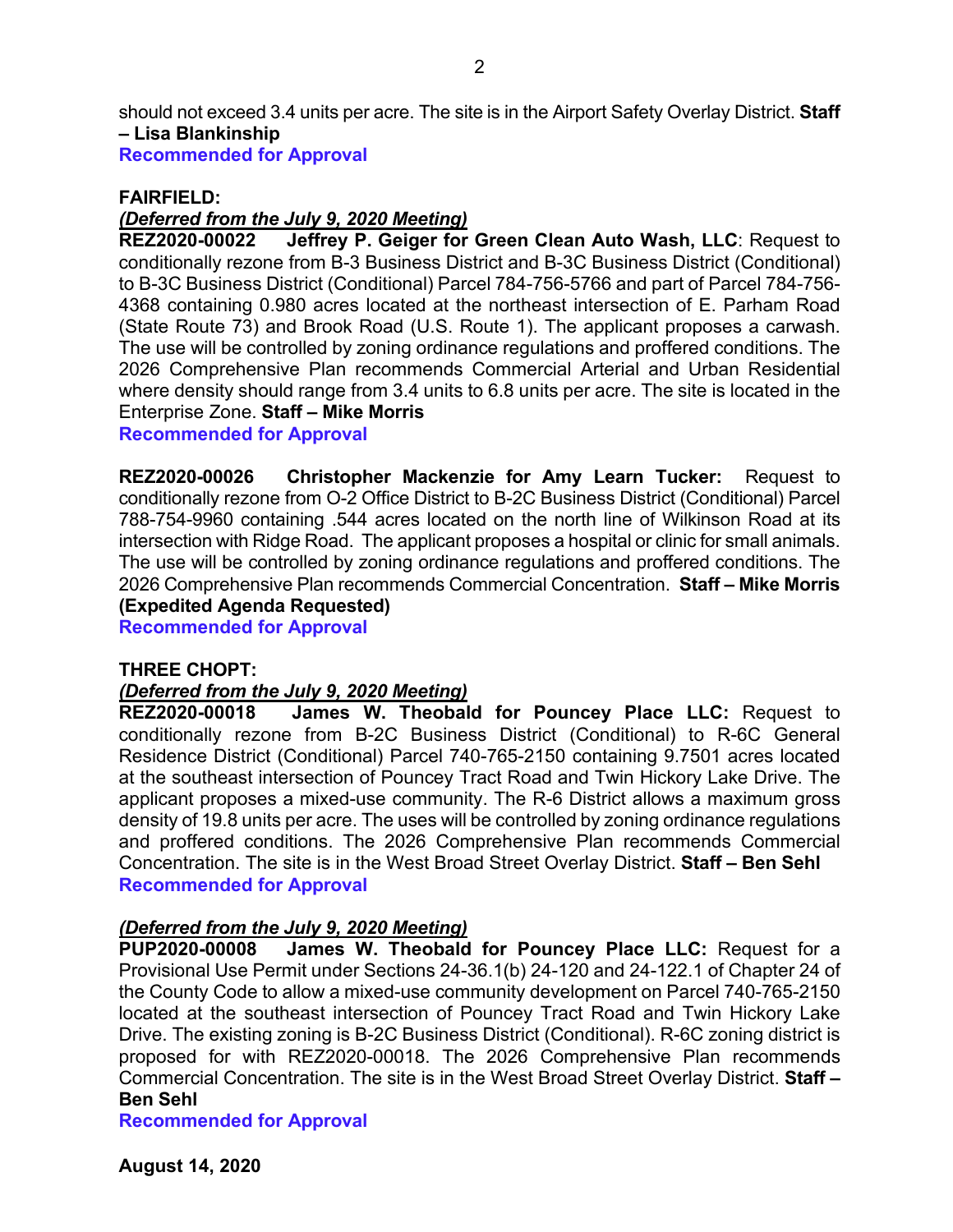**PUP2020-00014 Drew Patterson for Network Towers II:** Request for a Provisional Use Permit under Sections 24-95(a)(3), 24-120 and 24-122.1 of Chapter 24 of the County Code to allow a monopole communication tower up to 164' in height with an external array on part of Parcel 735-770-6609 located on the north line of Kain Road approximately 1000' west of its intersection with Porsche Drive. The existing zoning is A-1 Agricultural District. The 2026 Comprehensive Plan recommends Suburban Residential 1, density should not exceed 2.4 units per acre. **Staff – Livingston Lewis**

**Recommended for Denial**

**PUP2020-00015 Mitchell Trak:** Request for a Provisional Use Permit under Sections 24-58.2(d), 24-120 and 24-122.1 of Chapter 24 of the County Code to allow outdoor dining on part of Parcel 747-757-0157 located at the southeast intersection of Church Road and Three Chopt Road. The existing zoning is B-2C Business District (Conditional). The 2026 Comprehensive Plan recommends Commercial Concentration. **Staff – Lisa Blankinship (Expedited Agenda Requested)**

**Recommended for Approval**

#### **TUCKAHOE:**

# *(Deferred from the July 9, 2020 Meeting)*

James W. Theobald for the Rebkee Company: Request to conditionally rezone from B-2C Business District (Conditional) to R-6C General Residence District (Conditional) Parcels 739-754-5257 and 739-754-6982 containing 7.912 acres located at the southwest intersection of John Rolfe Parkway and Church Road. The applicant proposes a mixed-use community. The R-6 District allows a maximum gross density of 19.8 units per acre. The uses will be controlled by zoning ordinance regulations and proffered conditions. The 2026 Comprehensive Plan recommends Commercial Concentration. **Staff – Ben Sehl (Withdrawn by the Applicant)**

**Withdrawn**

# *(Deferred from the July 9, 2020 Meeting)*

**James W. Theobald for the Rebkee Company: Request for a** Provisional Use Permit under Sections 24-36.1(b) 24-120 and 24-122.1 of Chapter 24 of the County Code to allow a mixed-use community on Parcels 739-754-5257 and 739- 754-6982 located at the southwest intersection of John Rolfe Parkway and Church Road. The existing zoning is B-2C Business District (Conditional). R-6C zoning district is proposed for with REZ2020-00019. The 2026 Comprehensive Plan recommends Commercial Concentration. **Staff – Ben Sehl (Withdrawn by the Applicant) Withdrawn**

#### **BROOKLAND:**

None.

**DISCUSSION ITEM: Reminder:** A Work Session will be held on September 10, 2020 at 5:30 p.m. to continue discussing Module 3 of the revisions to the Zoning and Subdivision Ordinance as well as the Form-Based Overlay District.